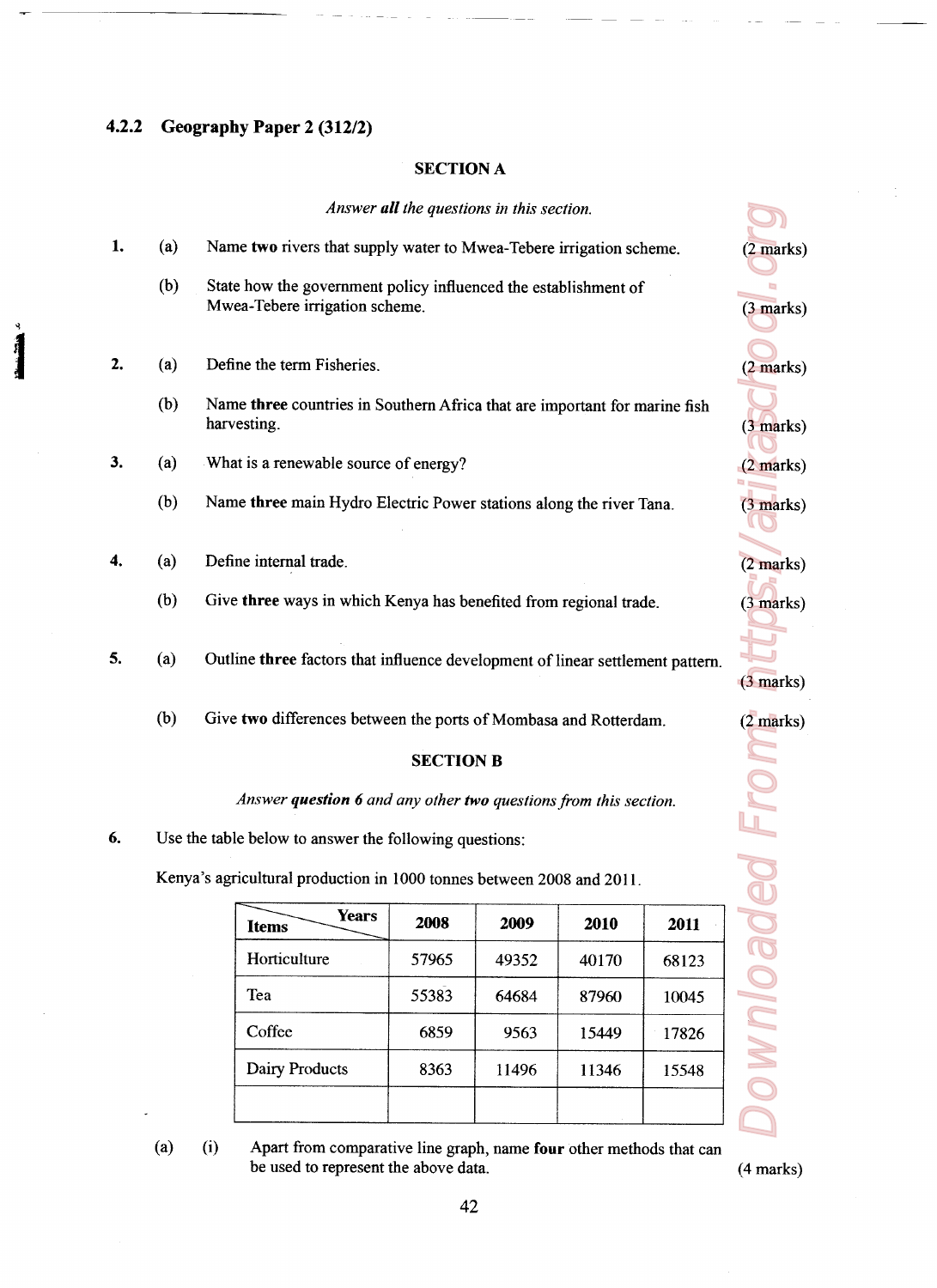- (ii) Using a vertical scale of 1 cm to represent 20,000 tonnes, draw a comparative line graph to represent the above data. (8 marks)
- (iii) State three advantages of using line graphs to represent statistical data,

(3 marks)

- (b) Give reasons that may have led to the increase in production of dairy products between 2010 and 2011.
- $(c)$ Give four physical conditions that favour dairy farming in Kenya (4 marks)
- (a)

7.

- (i) Apart from Ghana, name two countries in Africa where cocoa is grown. (2 marks)
	- (ii) State five physical conditions that favour cocoa farming in Ghana. (5 marks)
- (b) (i) Describe the process of cocoa cultivation in Ghana. (6 marks)
	- (ii) Give three uses of cocoa, (3 marks)

<u> 2002 - Jan Salam Barat, menyebarkan berasal di sebagai berasal dalam bagian berasal dalam berasal dalam bera</u>

- $(c)$ (i) Explain three human problems faced by cocoa farming in Ghana (6 marks)
- (ii) Give ways in which cocoa farming has benefited the government of Ghana. (3 marks) Sing a vertical scale of 1 cm to represent 20,000 tonn<br>the graph to represent the above data.<br>te three advantages of using line graphs to represent<br>ons that may have led to the increase in production<br>ons that may have led Product From: https://atikas.grownloaded.com/district Community of the Catalogue
- Use the map of Kenya below to answer question (a). 8.



- $(a)$ (i) Name the game reserve marked  $X$ . (1 mark)
	- (ii) Name the marine reserve marked  $Y$ . (1 mark)

**Noaded** Fror